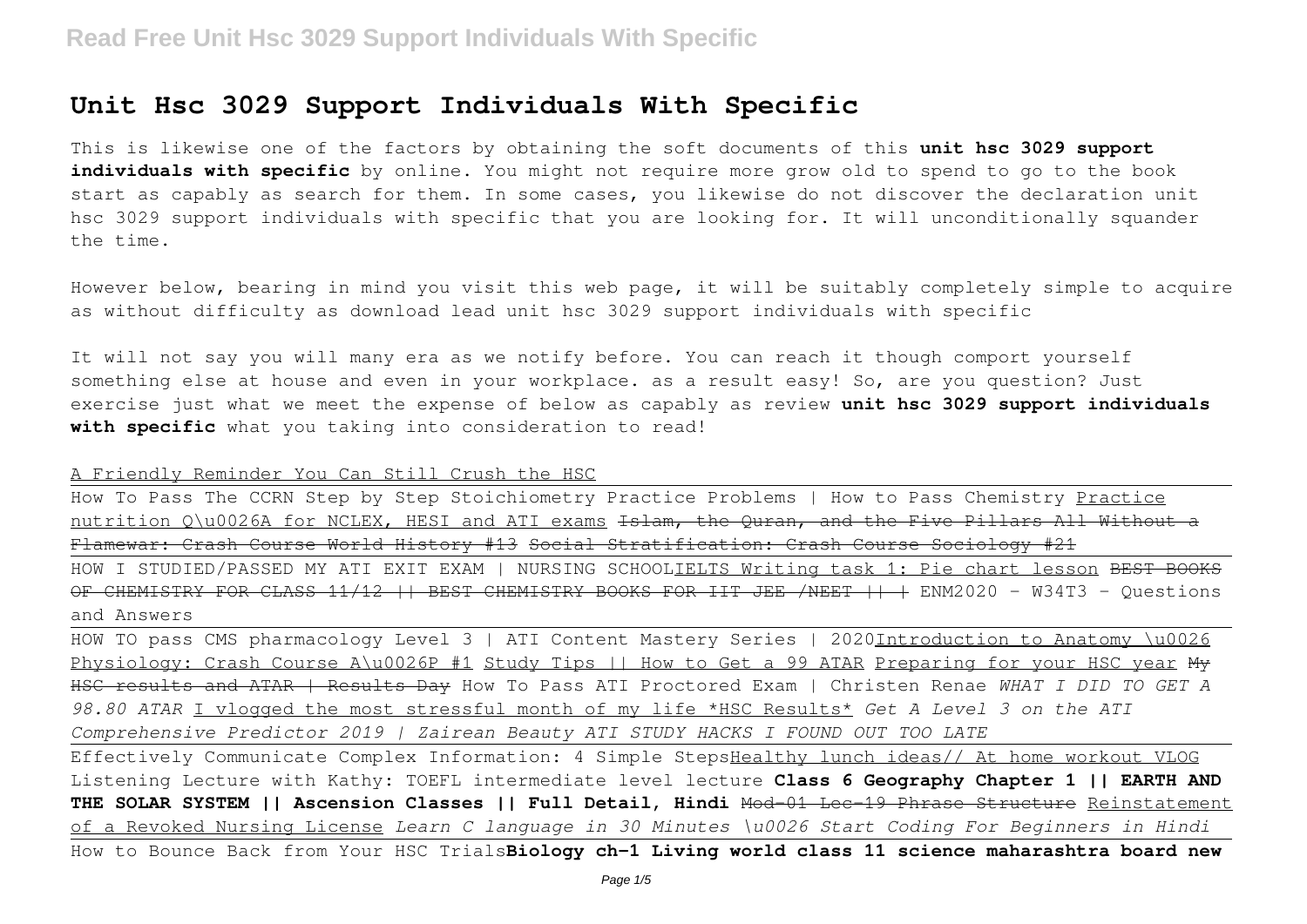#### **syllabus metabolism**

Unit Hsc 3029 Support Individuals

UNIT HSC 3029: Support Individuals with Specific Communication Needs Tutor's Handbook. 2 | P a g e Acknowledgements Skills for Care is pleased to acknowledge the work of St Luke's Hospice Plymouth and Venus Training & Consultancy in researching and writing these learning materials.

UNIT HSC 3029: Support Individuals with Specific ...

HSC3029: Support Individuals with Specific Communication Needs Unit level 3 Credit value 5 Study/activity hours 35 Unit aim: The purpose of this unit is to assess the learner's knowledge, understanding and skills in supporting an individual with specific communication needs. Learning outcomes The learner will: Assessment criteria

UNIT HSC 3029: Support Individuals with Specific ...

HSC 3029: Support individuals with specific communication needs © CACHE 2011 Version 2.0 219 HSC 3029: Support individuals with specific communication needs. Unit reference. T/601/8282. Level. 3. Credit value . 5 . GLH. 35. Unit aim . This unit is for those who support individuals with specific communication needs.

HSC 3029: Support individuals with specific communication ...

Unit 29/HSC 3029: Support Individuals with Specific Communication Needs Unit code: T/601/8282 QCF Level 3: BTEC Specialist Credit value: 5 Guided learning hours: 35 Unit aim This unit is for those who support individuals with specific communication needs. It provides the learner with the knowledge and skills that address personal interaction

UNIT S Unit 29/HSC 3029: Support Individuals with Specific ...

(DOC) Unit HSC 3029 – Support Individuals with specific Communication needs | Cipri Si Ioana Jurca - Academia.edu Academia.edu is a platform for academics to share research papers.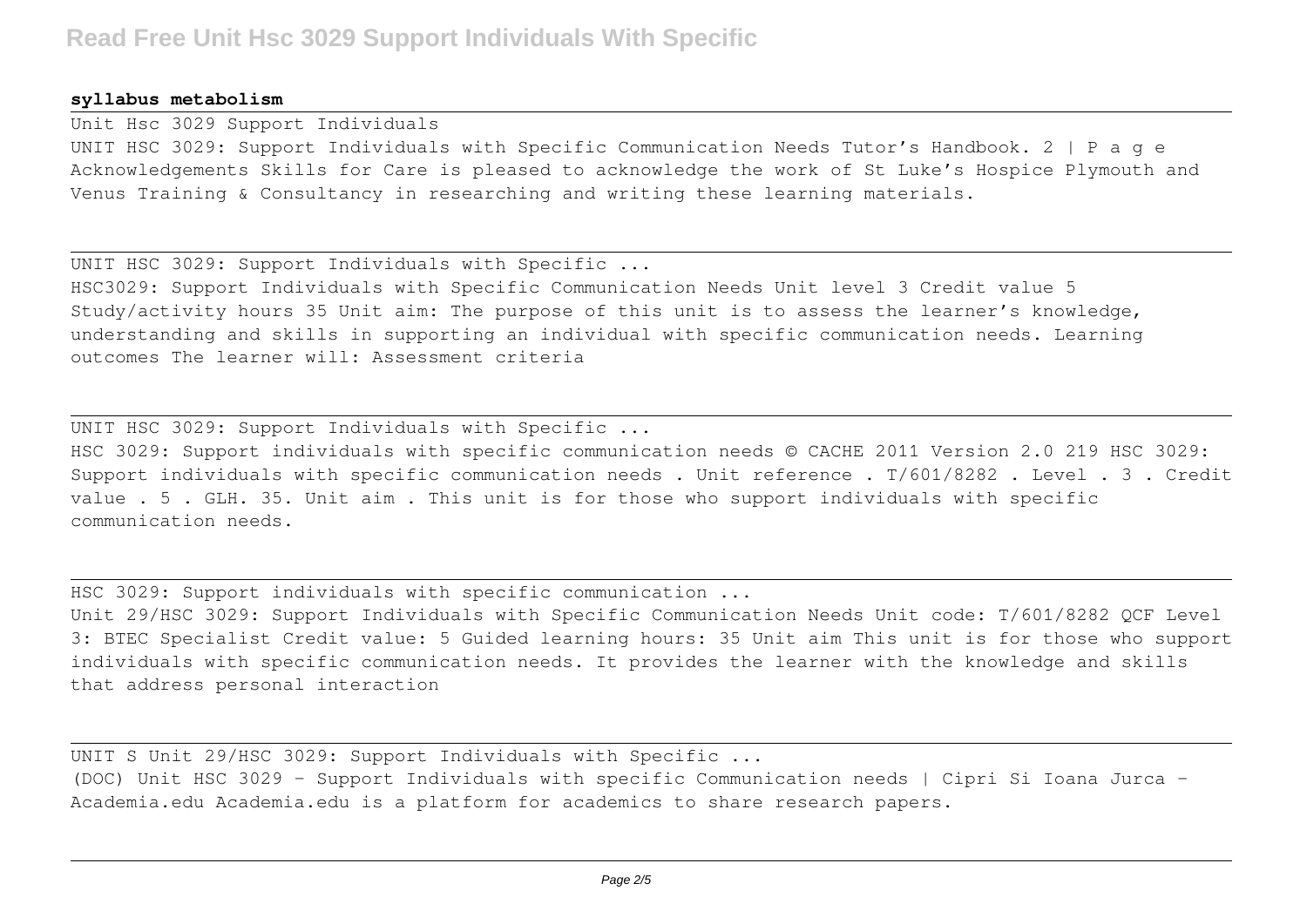# **Read Free Unit Hsc 3029 Support Individuals With Specific**

(DOC) Unit HSC 3029 – Support Individuals with specific ...

Unit Title: Support individuals with specific communication needs Unit sector reference: HSC 3029 Level: 3 Credit value: 5 Guided learning hours: 35 Unit accreditation number: T/601/8282 Unit purpose and aim This unit is for those who support individuals with specific communication needs.

Hsc 3029 Support Individuals With Specific Communication ...

Unit HSC 39 Support Individuals With Specific Communication Needs. 3819 Words16 Pages. Unit HSC 3029 Support Individuals with Specific Communication Needs. 1.1. Explain the importance of meeting an individual's communication's needs. Communication is an essential part of all relationships, and as a support worker, the ability to communicate well with the service users is a basic requirement for doing my job.

Unit HSC 39 Support Individuals With Specific... | Bartleby (DOC) Unit 4222-324 Support individuals with specific communication needs (HSC 3029 | Manuel Ganfornina - Academia.edu Outcome 1 Understand specific communication needs and factors affecting them The learner can: 1. Explain the importance of meeting an individual' s communication needs.

(DOC) Unit 4222-324 Support individuals with specific ... Essay on How to Support Individuals With Specific Communication Needs Unit 4222-324 (HSC 3029) Understand specific communication needs and factors affecting them Explain the importance of meeting an individual's

How to Support Individuals With Specific Communication ...

Unit HSC 3029 Support individuals with specific communication needs 276 Unit HSC 3035 Support individuals who are bereaved 280 Unit HSC 3038 Work in partnership with families to support individuals 284 Unit HSC 3045 Promote positive behaviour 288 Unit HSC 3047 Support use of medication in social care settings 292 ...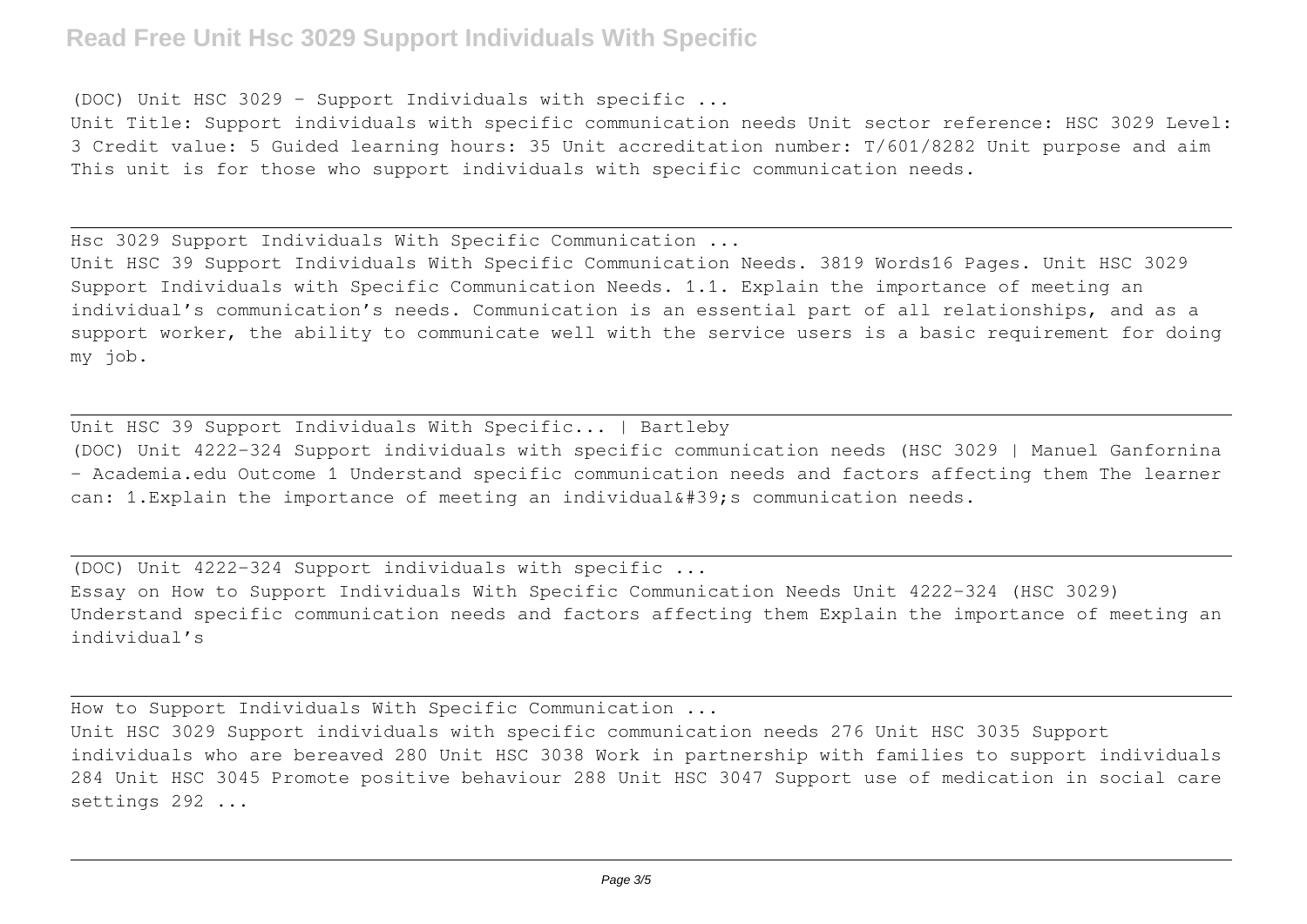# **Read Free Unit Hsc 3029 Support Individuals With Specific**

Level 2 Diploma in Health and Social Care (Adults) for ...

\* Unit HSC 39 Support Individuals with Specific Communication Needs Assessment Criteria | Answers | 1. Explain the importance of meeting an individual's communication's needs | Communication is an essential part of all relationships, and as a senior care assistant, the ability to communicate well with the service users is a basic requirement for doing my job. Every individual has the right ...

Hsc3029 Support Individuals with Specific Communication ...

Unit purpose and aim This unit is for those who support individuals with specific communication needs. It provides the learner with the knowledge and skills that address personal interaction and the use of special methods and aids to promote communication.

Unit purpose and aim - OCR Where To Download Unit Hsc 3029 Support Individuals With Specific Browsing books at eReaderIQ is a breeze because you can look through categories and sort the results by newest, rating, and minimum length. You can even set it to show only new books that have been added since you last visited. bulls bears and brains investing with the best and ...

Unit Hsc 3029 Support Individuals With Specific Marie H-Hollands Unit HSC 3029 Support individuals with specific communication needs Outcome 1 1.1 Meeting our patients individual communication needs allows them the opportunity to keep themselves safe, this means by able and comfortable to report any concerns they may have.

Hsc 3029 Essays | AntiEssays

Support individuals with specific communication needs Unit 4222-324 (HSC 3029) 1 - Understand specific communication needs and factors affecting them 1. explain the importance of meeting an individual's communication needs Individuals who have communication problems need support to enable them to express themselves effectively.